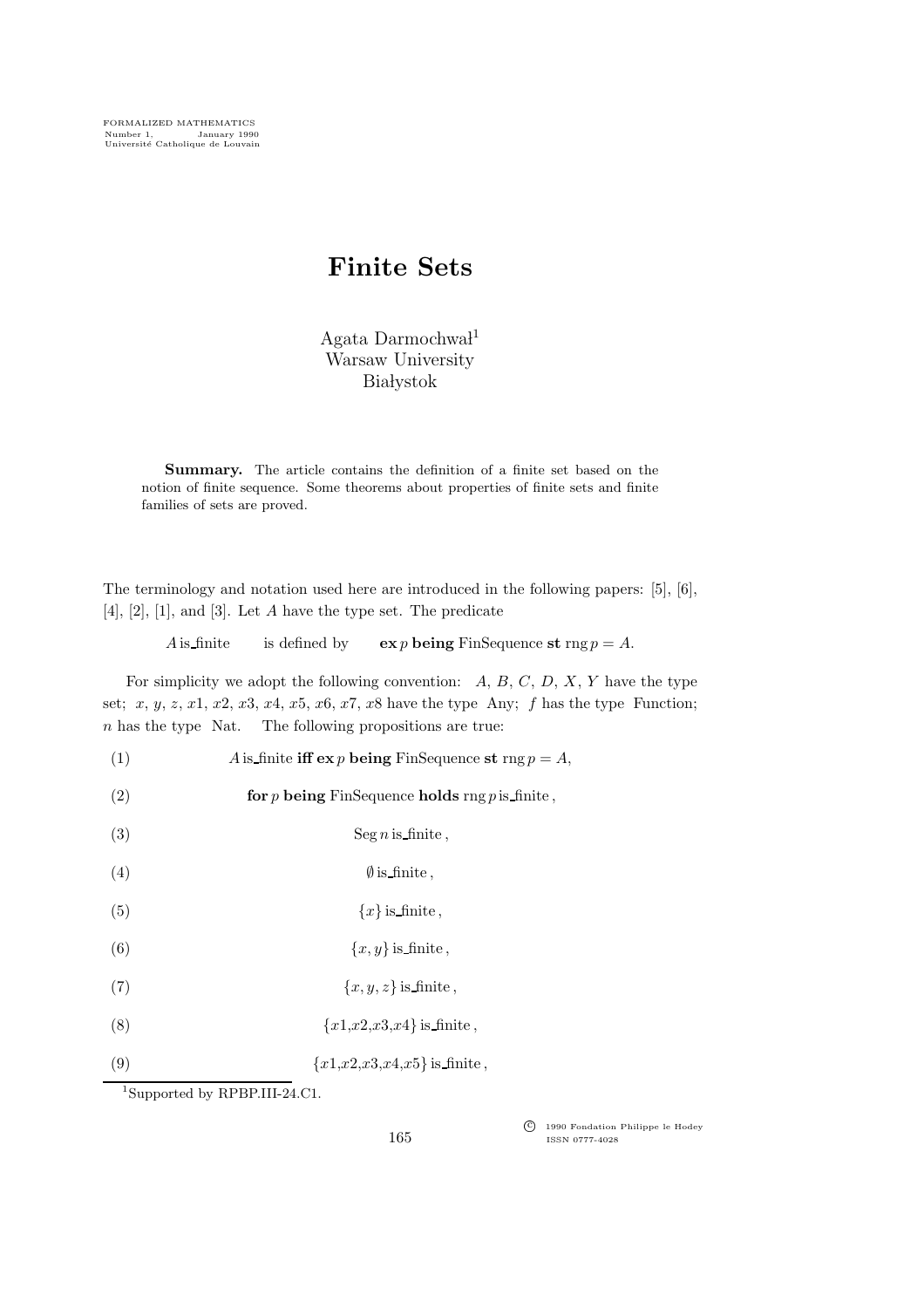166 AGATA DARMOCHWAL

(10) 
$$
\{x1, x2, x3, x4, x5, x6\} \text{ is finite,}
$$

(11)  ${x1,x2,x3,x4,x5,x6,x7}$  is finite,

(12)  ${x1,x2,x3,x4,x5,x6,x7,x8}$  is finite,

- (13)  $A \subseteq B \& B$  is finite implies A is finite,
- (14)  $A$  is finite & B is finite implies  $A \cup B$  is finite,
- (15) A is finite **implies**  $A \cap B$  is finite  $\& B \cap A$  is finite,
- (16) A is finite implies  $A \setminus B$  is finite,
- (17)  $A \text{ is finite implies } f^{\circ} A \text{ is finite},$

(18) A is finite implies for X being Subset-Family of A st  $X \neq \emptyset$  ex x being set st  $x \in X$  & for B being set st  $B \in X$  holds  $x \subseteq B$  implies  $B = x$ .

The scheme  $Finite$  deals with a constant  $A$  that has the type set and a unary predicate  $P$  and states that the following holds

 $P[A]$ 

provided the parameters satisfy the following conditions:

| $\mathcal{A}$ is finite,  |  |  |
|---------------------------|--|--|
| $\mathcal{P}[\emptyset],$ |  |  |

for x,B being set st  $x \in A \& B \subseteq A \& \mathcal{P}[B]$  holds  $\mathcal{P}[B \cup \{x\}]$ .

We now state several propositions:

| (19) | A is finite & B is finite <b>implies</b> $[A, B]$ is finite, |  |  |
|------|--------------------------------------------------------------|--|--|
|------|--------------------------------------------------------------|--|--|

- (20) A is finite & B is finite & C is finite implies  $[A, B, C]$  is finite,
- (21) A is finite & B is finite & C is finite & D is finite implies  $[A, B, C, D]$  is finite,
- (22)  $B \neq \emptyset \& [A, B]$  is finite implies A is finite,
- (23)  $A \neq \emptyset \& [A, B]$  is finite implies B is finite,
- (24)  $A$  is finite iff bool A is finite,
- (25) A is finite & (for X st  $X \in A$  holds X is finite) iff  $\left[ \int A \right]$  is finite,
- (26) dom f is finite implies rng f is finite,
- (27)  $Y \subseteq \text{rng } f \& f^{-1} Y \text{ is finite } \text{implies } Y \text{ is } \text{finite }.$